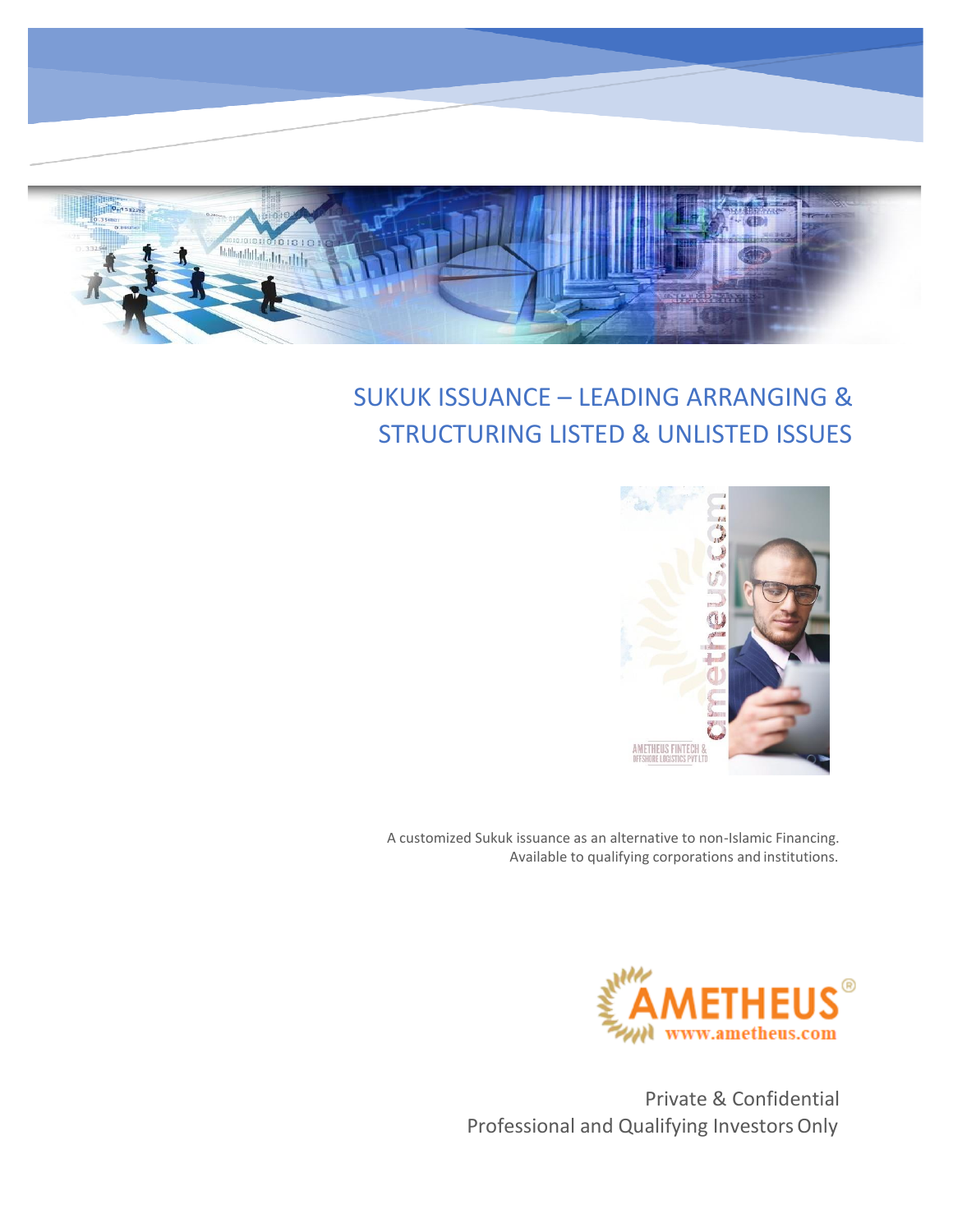# RAISING FUNDS BY SUKUK ISSUANCE IN INTERNATIONAL MARKETS

## **Introduction**

Ametheus Fintech offers qualifying companies and institutions ("QCI") a customized fund raising through a Sukuk issuance in international markets and a listing of the Sukuk on an international stock exchange. QCI must not be engaged in *haram* or *riba*<sup>1</sup> or agree to terminate or completely exit such activities. Our goal is to provide our clients with a customized, full-service solution.

## International Lead Manager

Ametheus Holdings Pvt Ltd acts as the International Lead Manager by way of a contracted Mandate Agreement between it and the QCI. As part of our appointment, we provide our QCI a full-service solution including:

- $\star$  Structuring Agent
- $\star$  Shariah Advisors
- $\star$  Hedging Advisors
- $\star$  International legal advisers
- $\star$  Registrar
- $\star$  Calculation Agent
- $\star$  Special Purpose Vehicles and Issuer
- $\star$  International Sukuk Auditor
- $\star$  International Trustee

## Qualifying Clients

Potential QCIs include private and publicly-listed companies that are capable of entering into Shariahcompliant financing structures such as Sukuk, and have businesses or projects that can be structured under a specific Sukuk such as Mudarabah, Murabaha, Ijarah, Istisna, Wakala, or as a hybrid Sukuk.

## Preliminary Process

- 1. Pre-qualification meeting and discussions between Ametheus Fintech and intending issuer of Sukuk
- 2. Yes/No Decision to proceed
- 3. Preliminary due diligence
- 4. Ametheus initiates scope of interest inquiries with Sukuk channel partners
- 5. QCI executes International Lead Manager and Structuring Agent Agreement
- 6. Starting date and Target Completion agreed

The time taken to complete the Preliminary Process is dependent on the QCI and its state of preparedness and the commitment to the process.

## Sukuk Issuance Fees

The issuance of a Sukuk in international market is a demanding process. It can also be highly beneficial to the QCI. Sukuk financing is the fastest growing financial product in the world. QCIs must be prepared and have the capacity to fund the services one requires to raise substantial funds on international markets (\$100m to \$500m for corporations and \$500m to +\$1b for government institutions and sovereign issuers).

Ametheus will provide an estimate of the Services Fees and the Success Fees.

<sup>1</sup> Prospective Sukuk clients cannot engage in non-Shariah compliant activities such as alcohol, pork, or *Riba* activities.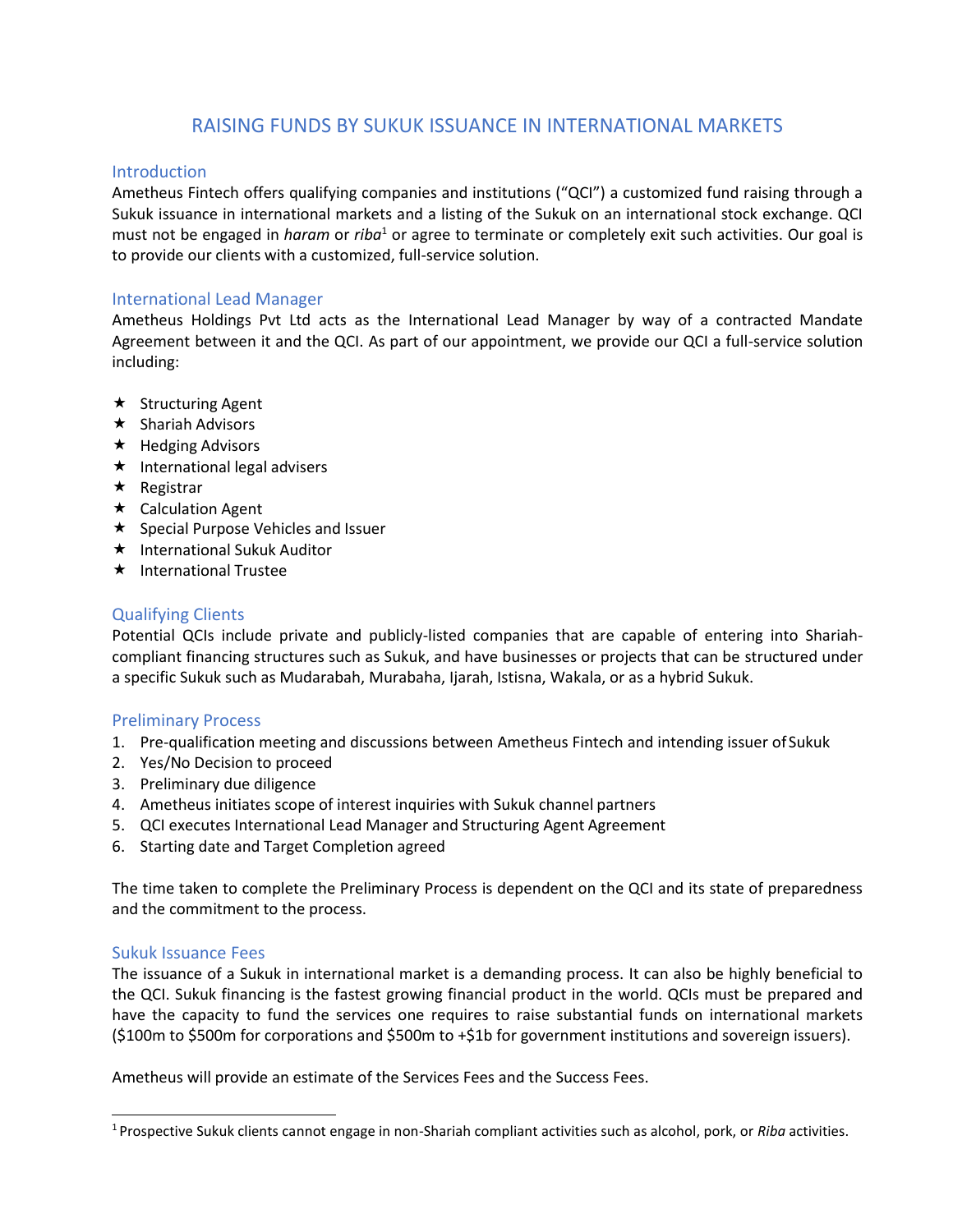## Summary of Sukuk Structuring and Process



## **SUKUK STRUCTURING**

The figure above summarises the key parties involved in the structuring of a Sukuk and the process. The completion time is presently more challenging for international issuance because of the challenges of conducting cross-border due diligence and online roadshowsreplacing traditional face-to-face presentations. The principal legal documents for Sukuk include Shariah Approval (Fatwa), Subscription Agreement, Agency Agreement, Sale Agreement, Lease Agreement, Service Agency Agreement, Purchase Undertaking

#### Investors in Sukuk

On average, the GCC account for around 46% of investors in Sukuk issuance, Asian countries 25%. Europe around 18% and USA 10% and ROW 1%<sup>2</sup>. Investors range from sovereign funds, institutional investors, specialist funds, and family offices.

## Listing Sukuk on International Stock Exchange

It is a feature of Sukuk, and indeed corporate bonds, that as financial instrument and whilst albeit different, can be listed on stock exchanges and be traded in the *Secondary Markets* as shares and commodities may be so traded. Shariah Scholars and Shariah Minds and the AAOIFI all agree that, except for certain Sukuk types, Sukuk can be traded between parties as can be seen in the table below on SukukTradability.

## Raising Funds by Sukuk

Funds raised by issuance of Sukuk must be used for Shariah compliant activities (*halal*) and may be used for finance needed tangible assets. Specificity of assets is important, since Sukuk unlike conventional bonds cannot be used for general financial needs of the issuer. Income received by Sukuk-holders (investors) must

<sup>&</sup>lt;sup>2</sup> S&P Financial Services 2018 report.